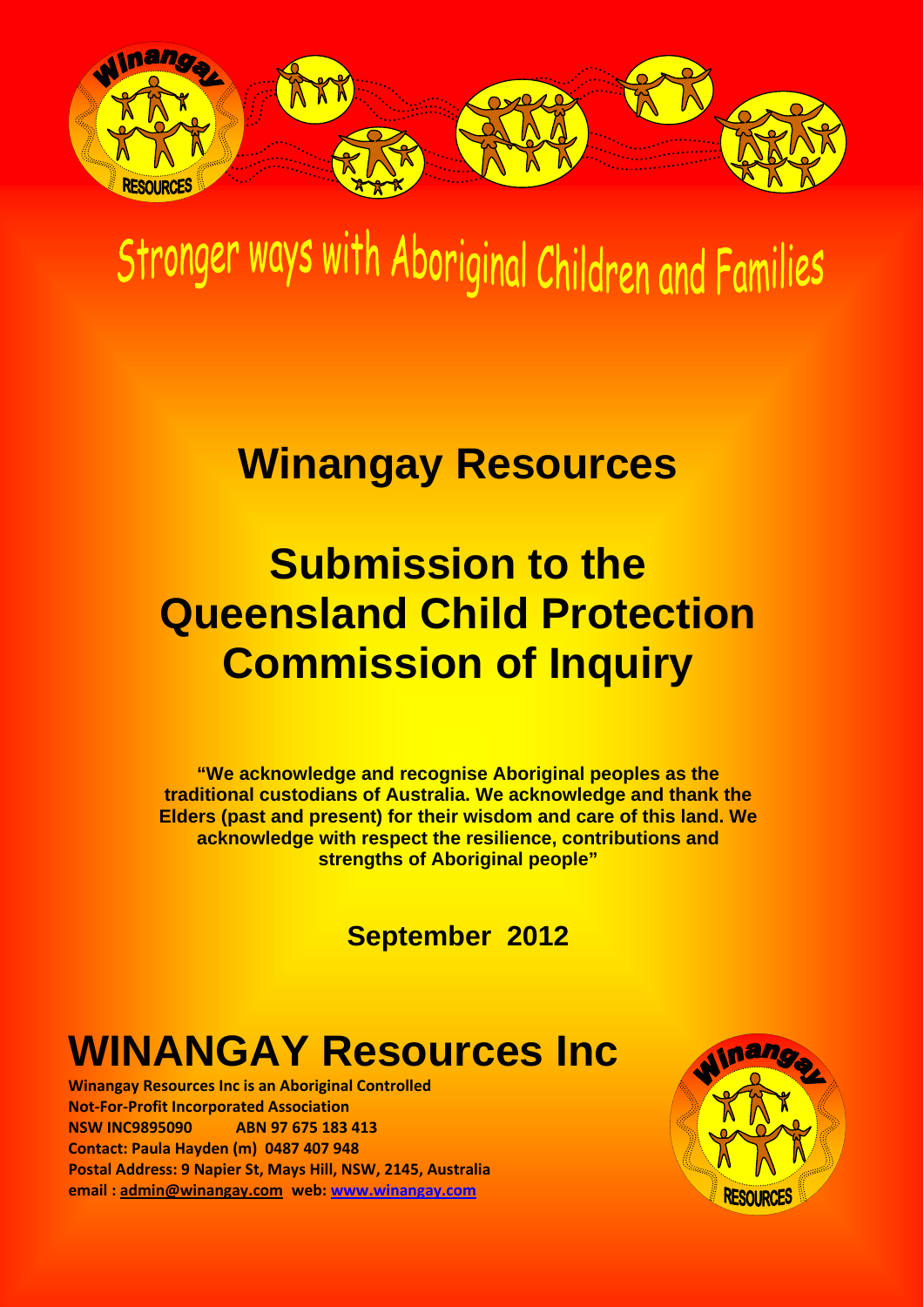#### **Winangay's Submission to the Queensland Inquiry**

#### **Background**

Indigenous children in Australia comprise 4.9% (AIHW 2012) of all children aged 0‐17 years. Within the OOHC system, Indigenous children (n=12,358) compared to non-Indigenous (*n*=24,929) are highly over‐represented with a rate over 10 times that of non‐Indigenous children (AIHW, 2012). The Aboriginal Child Placement Principle (ACPP) ensures, that where possible and appropriate, all Indigenous children are placed either, with the child's extended family; or within the child's Indigenous community; or with other Indigenous people. In 2011, nearly two-thirds (64.2 per cent) of Indigenous children in care were placed with relatives, kin or other Indigenous caregivers. Just over half (51.8 per cent) of non-Indigenous children were similarly placed (AGPC, 2012: Table 15A.45).

Recent departmental figures for Queensland (March 2011) indicates that over "1,337 Aboriginal and Torres Strait Islander children are currently growing up without their family, community and culture" (Adams 2011:2). These figures are alarming and are continuing to grow. In QATSCIPPS *Losing Ground Report* (September 2011) a report on the adherence to the Aboriginal and Torres Strait Islander Child Placement Principles in Queensland, Elizabeth Adams (former Chair of the Peak) wrote This failure to adhere to the principle means that "1,337 children and their families are paying a terrible price for this failure. The whole community will continue to pay this for years to come" (Adams 2011: 2).

Existing policies and practices are likely to lead to a continuing increase in the numbers of Aboriginal children coming into care. A renewed commitment to implement the Aboriginal Children Placement Principles is required along with a commitment to provide innovative, culturally appropriate and stronger ways of working with Aboriginal children and families, which enable workers to mobilise Aboriginal peoples' strengths resilience and determination.

#### **Kinship – "Aboriginal Kids Aboriginal Care"**

Kinship care is part of the Aboriginal way; it has always been the responsibility of extended families and communities to raise children. When children are unable to be raised by their birth parents it is family and community who provide the care. This practice has contributed to the preservation and transmission of culture and to the wellbeing of children, families and communities. The removal of Aboriginal children has contributed to the fragmenting of their families and communities and come at a huge cost for Aboriginal children, families and communities (HREOC 1997).

Where serious Child Protection concerns arise for Aboriginal children in their family of origin the Aboriginal Children Placement Principle outlines the options which need to be explored. Placement with a non Aboriginal foster carer which is recognised as a placement of last resort all too often becomes the first option, with all the attendant problems in terms of loss of culture connection and identity.

When a decision is made to place a child within their extended Aboriginal family workers are faced with significant challenges. In relation to the assessment of the potential carer the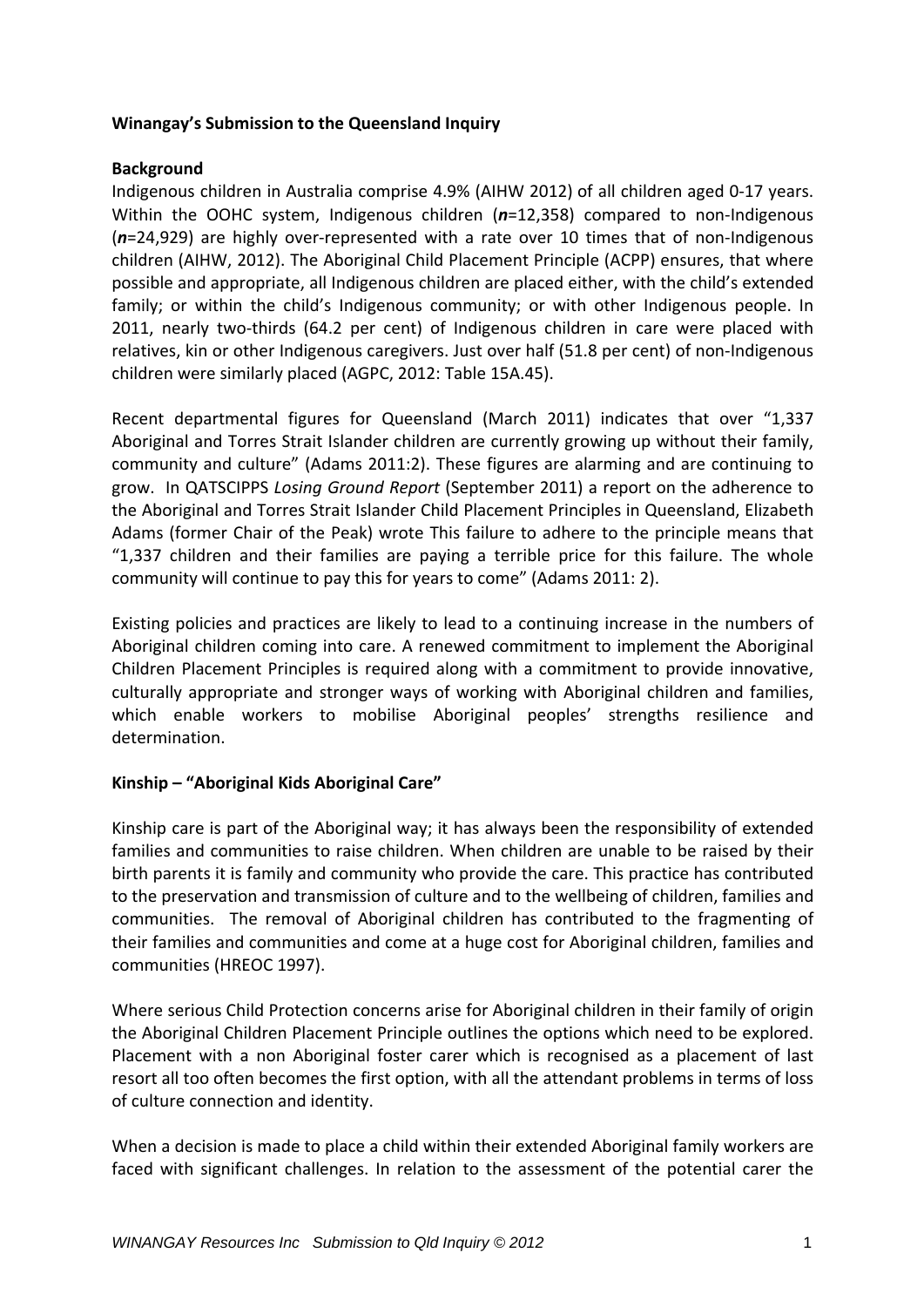tools the workers are obliged to utilise are generally variations of the assessment tools for foster carers. These tools fail to capture the complexities of Aboriginal kinship care, are culturally insensitive and are predicated on an erroneous assumption that the child is not known to the carer and is a stranger to the potential carer.

The reality in kinship care is that the kinship carer has often has a longstanding relationship with the child and they may have been raising that child for some time. As one Aboriginal kinship carer put it "I'm raising him not caring for him" Unlike foster carers who care for children who are not previously known to them, kinship carers are raising children who are part of their family. They know what the child has been through, they have often raised Child Protection concerns, and they have provided for the children despite high levels of disadvantage.

Consistent with findings from research in the UK and the USA, researchers in Australia (Mason, et al., 2002) identified a lack of procedural guidelines for recruiting, assessing and supporting kinship placements resulting in kinship care receives less monitoring, training, support as well as inappropriate assessments (Bromfield and Osborn, 2007). This 'lesser' treatment of kinship care placements is alarming as many of the children in kinship care have experienced "similar levels of trauma and loss and consequent emotional damage as children placed in home based care" (Joyce et al., 2008). Bromfield and Osborn (2007) note that "kinship care placements require the same entitlements to monitoring and support as non relative foster care".

Current practice in relation to kinship carers mimics practice in relation to foster carers and fails to capture the difference between kinship and foster care. These differences are important and need to be acknowledged when working with kinship placements (see Table 1)

|    | 1. Foster Carers choose to become<br>foster carers                           | Many kinship carers feel they do not have a choice in<br>deciding to care for their grandchildren or family<br>members especially when the only other option is foster<br>care. Aboriginal peoples' experience of previous Child<br>Welfare policies increases their determination to keep<br>children with kin or within their community. |
|----|------------------------------------------------------------------------------|--------------------------------------------------------------------------------------------------------------------------------------------------------------------------------------------------------------------------------------------------------------------------------------------------------------------------------------------|
|    | 2. Foster Carers are obliged to attend                                       | Kinship carers rarely have an opportunity to attend                                                                                                                                                                                                                                                                                        |
|    | training prior to having a child placed<br>with them. They have been through | training, assessment are often rushed and occur in the<br>context of a chaotic, overstretched and a culturally                                                                                                                                                                                                                             |
|    | an assessment process designed to                                            | insensitive child protection system.<br>These more                                                                                                                                                                                                                                                                                         |
|    | identify their suitability and prepare                                       | perfunctory assessments provide little opportunity to                                                                                                                                                                                                                                                                                      |
|    | them for fostering. Foster carers                                            | identify and meet kinship carers' needs or to adequately                                                                                                                                                                                                                                                                                   |
|    | have access to ongoing training and                                          | identify the needs of children the majority of who have                                                                                                                                                                                                                                                                                    |
|    | support and are provided with                                                | been traumatised and neglected.                                                                                                                                                                                                                                                                                                            |
|    | financial support.                                                           |                                                                                                                                                                                                                                                                                                                                            |
| 3. | Foster Carers are able to access                                             | Many kinship carers have to navigate the complexity of                                                                                                                                                                                                                                                                                     |
|    | workers who can provide a buffer                                             | kinship care arrangements on their own. For many kinship                                                                                                                                                                                                                                                                                   |
|    | between the birth family and the                                             | carers this is the most contentious and difficult aspect of                                                                                                                                                                                                                                                                                |
|    | foster family. Workers also arrange                                          | raising the children and the one where they seek the most                                                                                                                                                                                                                                                                                  |
|    | contact<br>provide<br>and<br>can<br>a                                        | support (McHugh, 2009, Humphreys and Kiraly, 2011)                                                                                                                                                                                                                                                                                         |

*Table 1: Differences between kinship and foster care placements*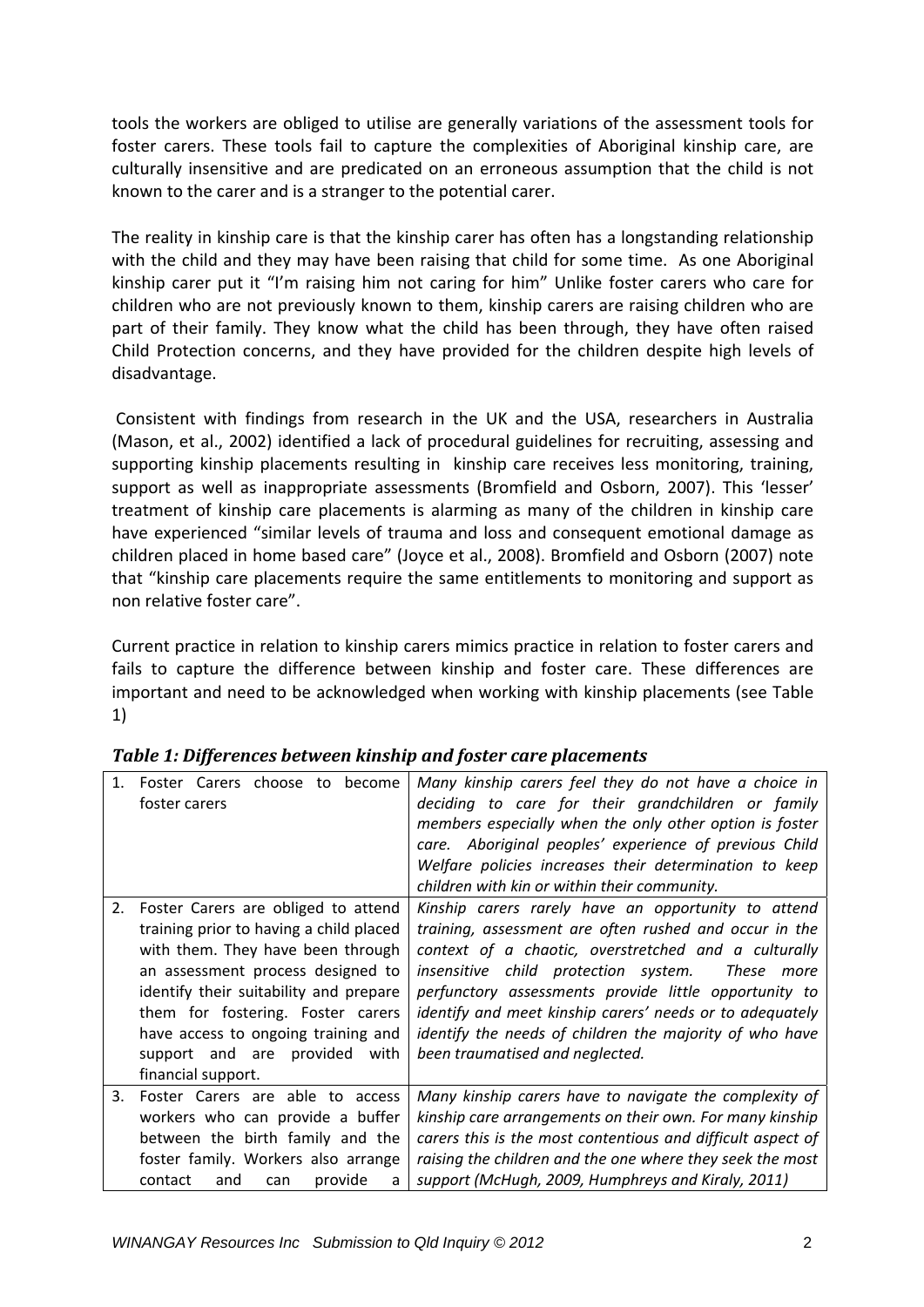| if<br>role<br>supervisory<br>contact<br>in.<br>required.                                                                                                                                      |                                                                                                                                                                                                                                                                                                                                                                                                                                                                                       |
|-----------------------------------------------------------------------------------------------------------------------------------------------------------------------------------------------|---------------------------------------------------------------------------------------------------------------------------------------------------------------------------------------------------------------------------------------------------------------------------------------------------------------------------------------------------------------------------------------------------------------------------------------------------------------------------------------|
| 4. Foster Carer are generally better<br>resourced individuals, they tend to<br>be younger and have access to more<br>resources (Farmer, 2009)                                                 | Kinship Carers are generally older, poorer, raising children<br>on their own. Many have complex medical issues and do<br>not have access to same level of supports provided to<br>foster carers (Yardley, Mason & Watson, 2009, McHugh,<br>2009)                                                                                                                                                                                                                                      |
| 5. Foster Carer take pride in their roles<br>and are more likely to be accorded<br>respect by their peers given the<br>choice they have made to care for<br>vulnerable children (McHugh 2009) | Kinship carers often experience quilt and shame in<br>relation to what has happened to their grandchildren.<br>carers experience multiple<br>Kinship<br>losses,<br>their<br>relationships are fractured, their retirement plans shelved<br>and their connections with friends submerged under the<br>demands of caring for abused and traumatised<br>grandchildren. Kinship carers suffer from higher rates of<br>anxiety, depression and isolation (Yardley, Mason &<br>Watson 2009) |

Given the significant difference between kinship and general foster care, it is imperative that the Queensland model of practice reflects the differences and is responsive to the needs of both situations.

#### **Kinship Care Outcomes**

Despite the enormous challenges kinship carers face the outcomes for children in kinship care compare well with outcomes for children in foster care. Mackiewicz (2009) quoted in McHugh, 2009 reviewed studies in the UK and US and found substantial benefits for children and young people in kinship care including:

- feeling loved, cared for and valued
- maintaining a sense of identity and belonging and feeling settled because they were with family;
- more stable placements than for children placed with foster carer;
- fewer placement moves; and
- maintenance of contact with family and friends

#### **Current Kinship Assessment Models.**

Current kinship care assessment models are "worker centred". They are generally adapted from foster carer assessment tools and are focussed on approving kinship carers (many of whom have had the children living with them for some time prior to the assessment). The existing models tend to reinforce traditional power relationships which contributes to an imbalance in power between workers and carers.

A collaborative approach in which power and decision making is shared is seen by researchers as consistent with best practice approaches when working with recipients of child protection service (Dawson & Berry, 2002; Cooper Altman, 2005; Trotter, 2002; Trotter, 2006).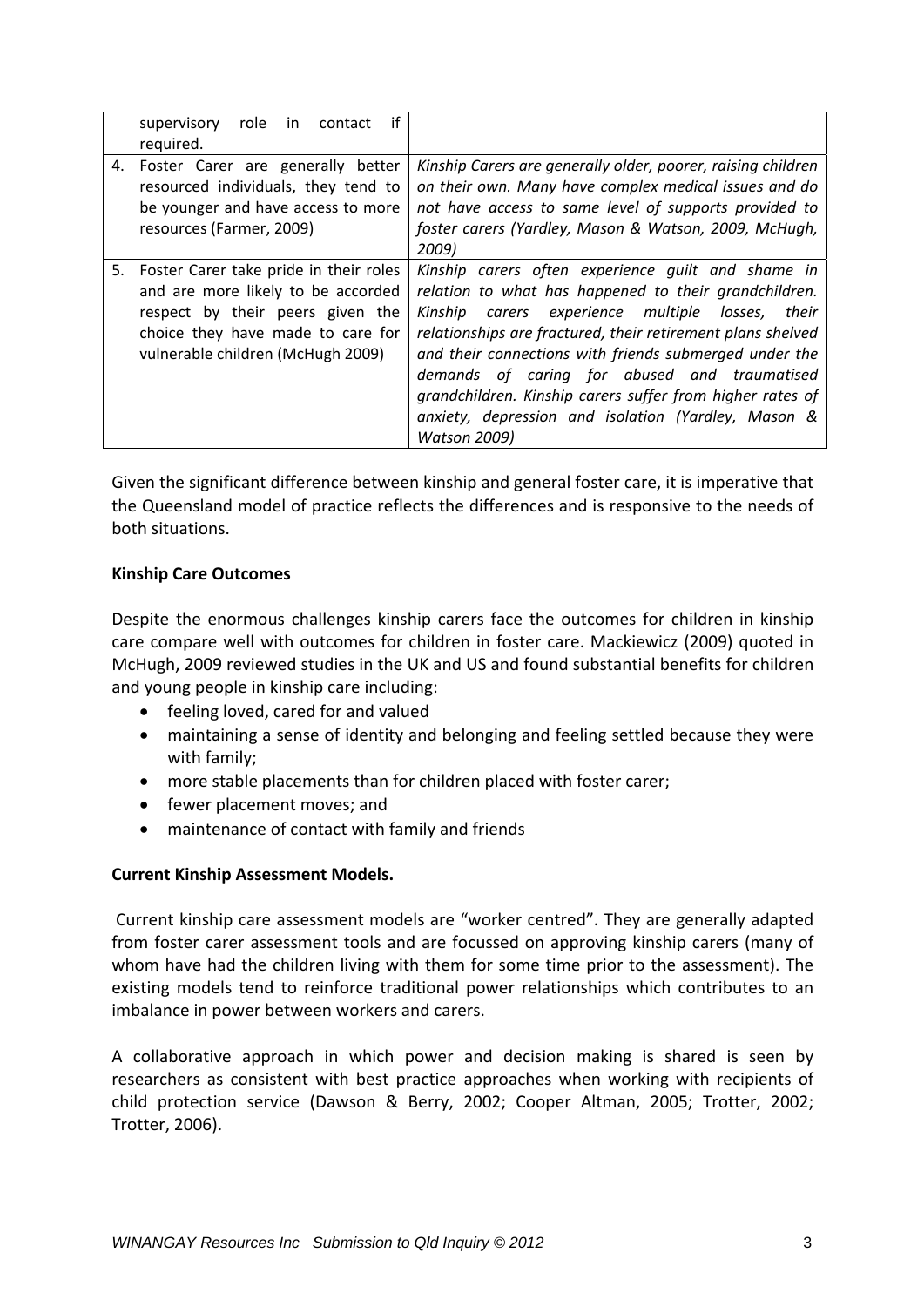In advocating for a different approach toward assessing and supporting kinship carers Portengen and van der Neut (1999), quoted in McHugh 2009, suggest a collaborative exchange of information between worker and carers as more appropriate practice in working with kinship carers.

A process that focuses on assessing the viability of existing arrangements and on 'enabling' the carer, as opposed to 'approving' (consistent with assessing foster carers) is recommended by Waterhouse (2002).

Acknowledging families expertise, engaging in respectful, culturally appropriate collaborative relationships with kinship carers and the larger extended family at the assessment stage and beyond provides the mechanism through which Aboriginal kinship carer families can mobilise their resources to meet their children's needs (SNAICC and AIFS 2004).

The literature suggests that kinship carers value workers who are mature supportive and provide practical assistance to enable them to meet the needs of the children they are raising. Carers noted critical aspects that caseworkers needed to bring to the assessment including:

- Maturity, experience, understanding and respect;
- Appreciation of a carer's situation/story;
- Understanding the carer's mixed emotions/divided loyalties with parents and grandchildren;
- Ability to involve extended family in decisions/planning; and
- An understanding of drug/alcohol addiction (Victorian Government, DHS, 2007).

The increased use of kinship care can provide challenges for workers, many of whom have not had access to training or support in the provision of kinship care. Kinship care can be more challenging and more difficult for workers than working with non kin foster care.

Hunt, Waterhouse and Lutman, 2008 identified the requirement to provide workers with training and ongoing support to enable workers to respond sensitively to the unique challenges of kinship care. They identified the particular challenge for kinship carers and workers in addressing the ongoing complex family dynamics arising in kinship care arrangements. Farmer and Moyers (2008) identified the importance of developing good trusting relationships between workers and carers, and noted that, in the absence of these relationships, kin carers could resent the restrictions placed upon them by children's services (McHugh 2009).

Consistent feedback from Aboriginal workers and non Aboriginal workers (Winangay 2011) indicates that they require assessment tools which are culturally specific and kin specific, and training to use tools which enable them and kinship carers to identify service strategies and resources to meet the needs of the children.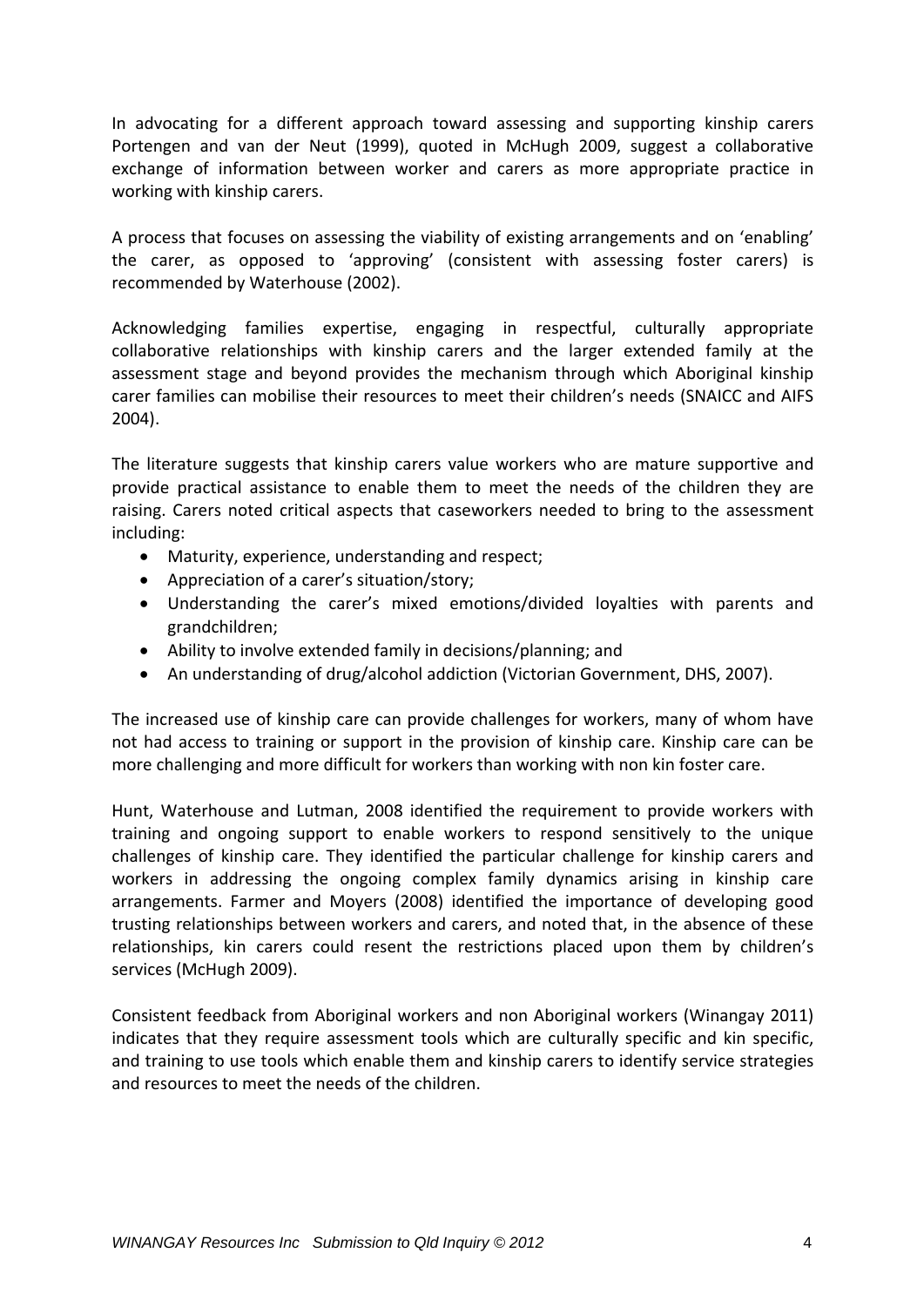#### **Development of a kinship specific tool**

The obvious need for a culturally appropriate and kinship specific assessment tool and the knowledge that things needed to be different, led a small group of stakeholders to form a development co‐operative, and create what is now known as the Winangay Assessment Resources.

The belief was that the only way to devise a culturally appropriate tool was to work with Aboriginal people in a process which respected their knowledge, drew on their ideas, experience and opinions. An Aboriginal reference group was formed and met several times providing comments and suggestions. Dr Marilyn McHugh (UNSW) and Professor Marianne Berry (Director and Chair Centre for Child Protection generously provided support and feedback (pro bono) throughout the process. Professor Marianne Berry spent time with the development team (Aunty Susie Blacklock, Gill Bonser and Paula Hayden supported by Karen Menzies and Flic Ryan ) in January 2011 and contributed enormously to the validation of the tool in particular the strengths and concerns component.

Underpinning the resources is an acknowledgement that there is a difference between kinship and foster care and these tools are specifically designed to meet the needs and aspirations of kinship carers and the children they are raising. They provide the means through which kinship carers strengths and concerns can be addressed. Practical action plans are created which focus on meeting needs of children and carers. The impetus for changing and improving outcomes is maintained throughout the process via a review process.

Children's rights to be heard and to participate in decision making is embedded in the process through the "Kids SAY" interview this ensures that children's concerns are heard and an Action Plan is developed to address those concerns.

As one First Nations worker at the international foster and kinship care conference BC Canada 2011 described it "the Winangay Aboriginal kinship care assessment tool creates a seismic shift in the way assessments are done by distributing power from workers to carers" Consistent feedback from kinship carers and workers is that the tools are culturally appropriate, they identify strengths and concerns and contribute to positive change and the building of constructive relationships between carers and workers. As one kinship carer put it : 'What's important to us is included in the *Action Plan*. We work with the worker to decide what we all have to work on'.

The *WINANGAY Aboriginal Kinship Care Assessment Tool* and the subsequent general *WINANGAY Kinship Care Assessment Tool* was informed by research (national and international) and the knowledge and experience of Aboriginal and non‐Aboriginal kinship carers, workers, academics and service providers.

The initial tools were for new and existing carers and were specifically developed for Aboriginal carers. However pressure from the field has subsequently led to customised versions for non Aboriginal carers as well as a review tool that can be used in an ongoing way to monitor and review placements.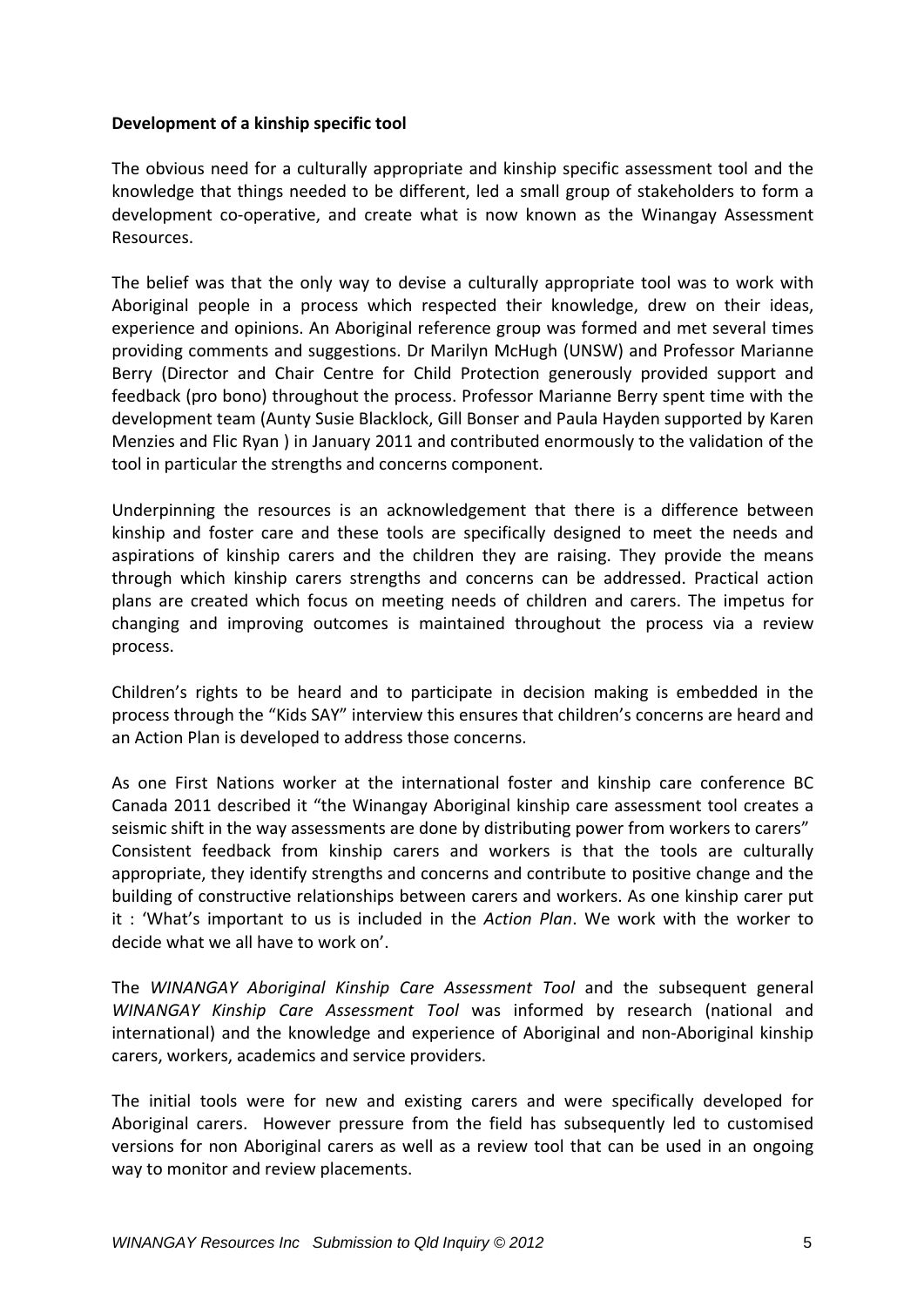The principle of empowerment enunciated under sections 83 of the Queensland *Child Protection Act 1999* are embedded in this tool and have shaped its development.

A number of other principles underpin these resources:

- 1. Aboriginal Kinship carers have a right to be assessed by Aboriginal workers who have been trained in the use of culturally appropriate tools which are strength based flexible and reflect Aboriginal ways (SNAICC 2004 & AIFS 2004).
- 2. Assessments need to be informed by culturally appropriate thresholds and standards and community knowledge, norms and expectations (Higgins et al., 2005).
- 3. Tools need to be collaborative, enabling and respectful and recognise kinship carer's commitment, wisdom and prior knowledge of the child.
- 4. The process needs to be enabling, allowing kinship carers to identify unmet needs, strengths and concerns and work with the worker to generate strategies to meet those needs and address concerns (Waterhouse 2002)
- 5. The needs of children are paramount and assessment provides opportunities for children to participate in decision making (Higgins et al., 2005)
- 6. Review mechanisms should be built into to the process to monitor outcomes for children and the ongoing support needs of the kinship carer (O'Brien, 2006)

The Winangay Aboriginal Kinship Care assessment seeks to redistribute power, between workers and carers enabling kinships carers to take the lead in the assessment process and determine with the workers the goals for action.

#### **How Winangay is used**

The *WINANGAY Kinship Care Tool* uses plain English and focuses on strengths of the carer family, safety for the child, and solutions required to meet needs (Turnell & Edwards, 1999).

WINANGAY is a collaborative transparent tool which involves carers and workers using a conversational yarning format to talk about key aspects of kinship care.

The WINANGAY assessment focuses on four key competencies:

- 1. Environment and meeting needs.
- 2. Staying Strong as a Carer.
- 3. Growing our Kids Strong.
- 4. Safety and Working Well with Others.

The yarning interviews incorporate the use of a set of visual cards aligned to each competency which identify key factors for a successful placement. During the discussion with the family, these are placed on a colour coded continuum from a 'deadly' strength (dark green) to a significant concern (dark red). The visuals on the cards reflect Aboriginal humour and are designed to engage Aboriginal Kinship carers in a culturally appropriate ways to enable them to fully participate in the assessment process deciding what works; what's OK, and what concerns they might have.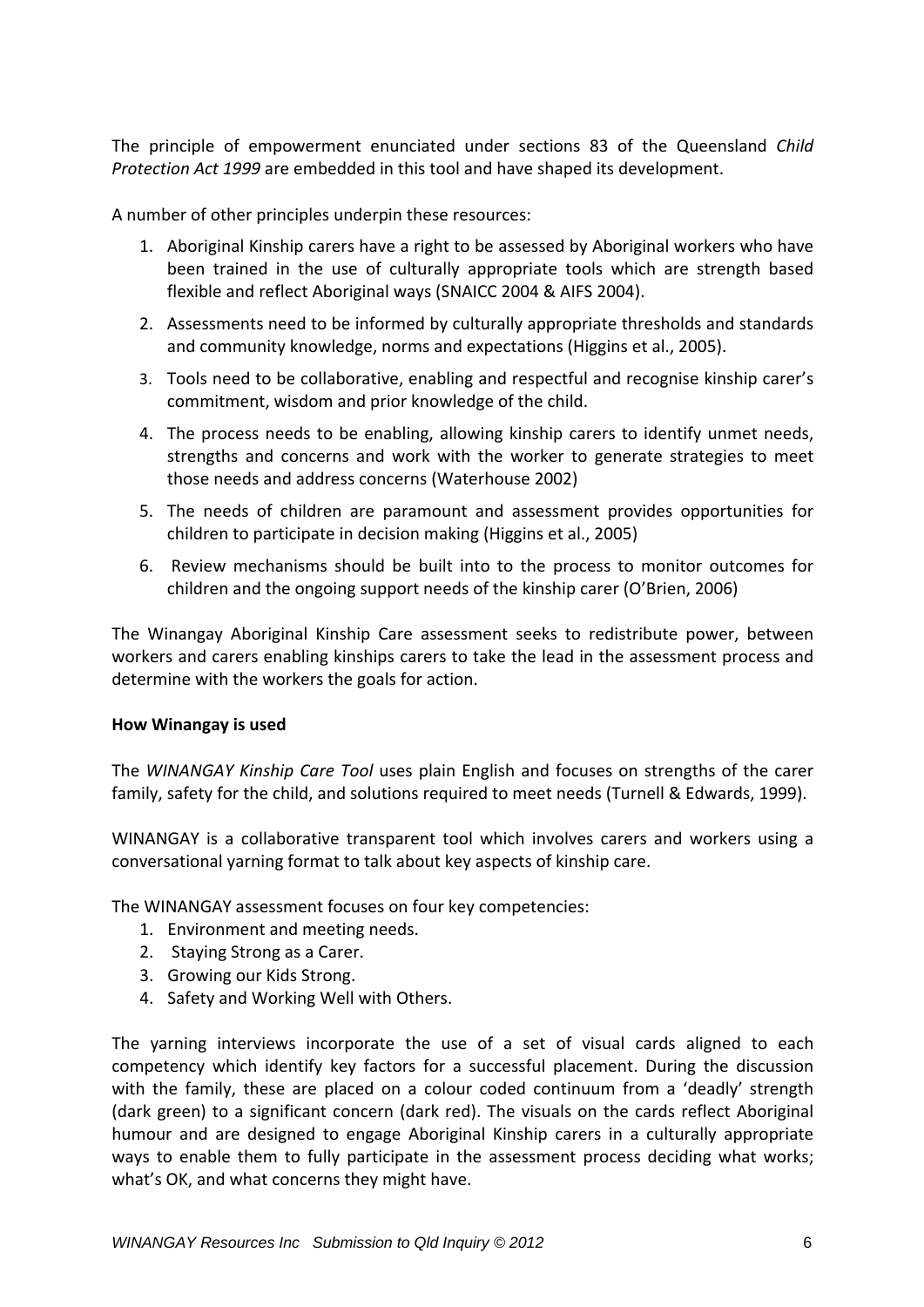A specific session for children allows them to be heard and participate in the assessment process.

The assessment of strengths and concerns is designed to be a mutual process. Through the use of collaborative engagement, a strengths based framework and solution focussed questions, workers provide opportunities for kinship carers to identify strengths, which enable them to meet the children's needs, and to identify unmet needs and concerns which may negatively impact on their capacity to meet the child's needs. From this conversation emerges an Action Plan to jointly identify strengths, unmet needs and any concerns as well as identifying services and support which may be required. A review mechanism is built in to evaluate the extent to which carers and children needs have been met and concerns have been addressed. The resource includes workers guides, strength and concern graphs and a final report for the file.

#### **What others have said about these resources**

When the resources were launched Dawn Wallam Chair of SNAICC (18<sup>th</sup> Nov 2011) said "The use of Winangay has the potential to reduce the numbers of Aboriginal children in non Aboriginal care and to contribute to closing the gap between Aboriginal and non Aboriginal children and families".

Professor Marianne Berry in her foreword to the resources wrote "The Winangay Tool captures the day‐to‐day experiences, challenges and strengths of Indigenous families, and in a way that engages respects and values the input and perspective of the families who care for children. No other assessment and case planning tool, to my knowledge, has been developed with as much involvement and critique by the population for which it is intended. Australia should be proud of this contribution to the advancement of assessments that are sensitive to the needs of unique populations."

#### According to Aunty Susie Blacklock "The resource means Aboriginal people will be listened to and be equal in the process, so kids and kinship carers can say what they need".

The *National Framework for Protecting Australia's Children* Newsletter 2012 stated: "The Winangay Indigenous kinship carer resource was successfully trialled in 2011 and states and territories will now incorporate the resource into their carer practice, where appropriate. The Australian Government recognises the valuable role Indigenous kinship carers play in supporting vulnerable and at-risk Indigenous children and will provide one-off funding for the production of the resource."

A letter to Winangay from Minister Jenny Macklin stated: "The Community Housing and Disability Services Ministers agreed in March that Winangay Aboriginal Kinship Care Tool should be incorporated into practice in all states and territories as a culturally appropriate good practice guide". The letter went on to say "I anticipate this resource will support Aboriginal Kinship Carers, leading to improved outcomes for carers and children in care, and ultimately for the broader Aboriginal population"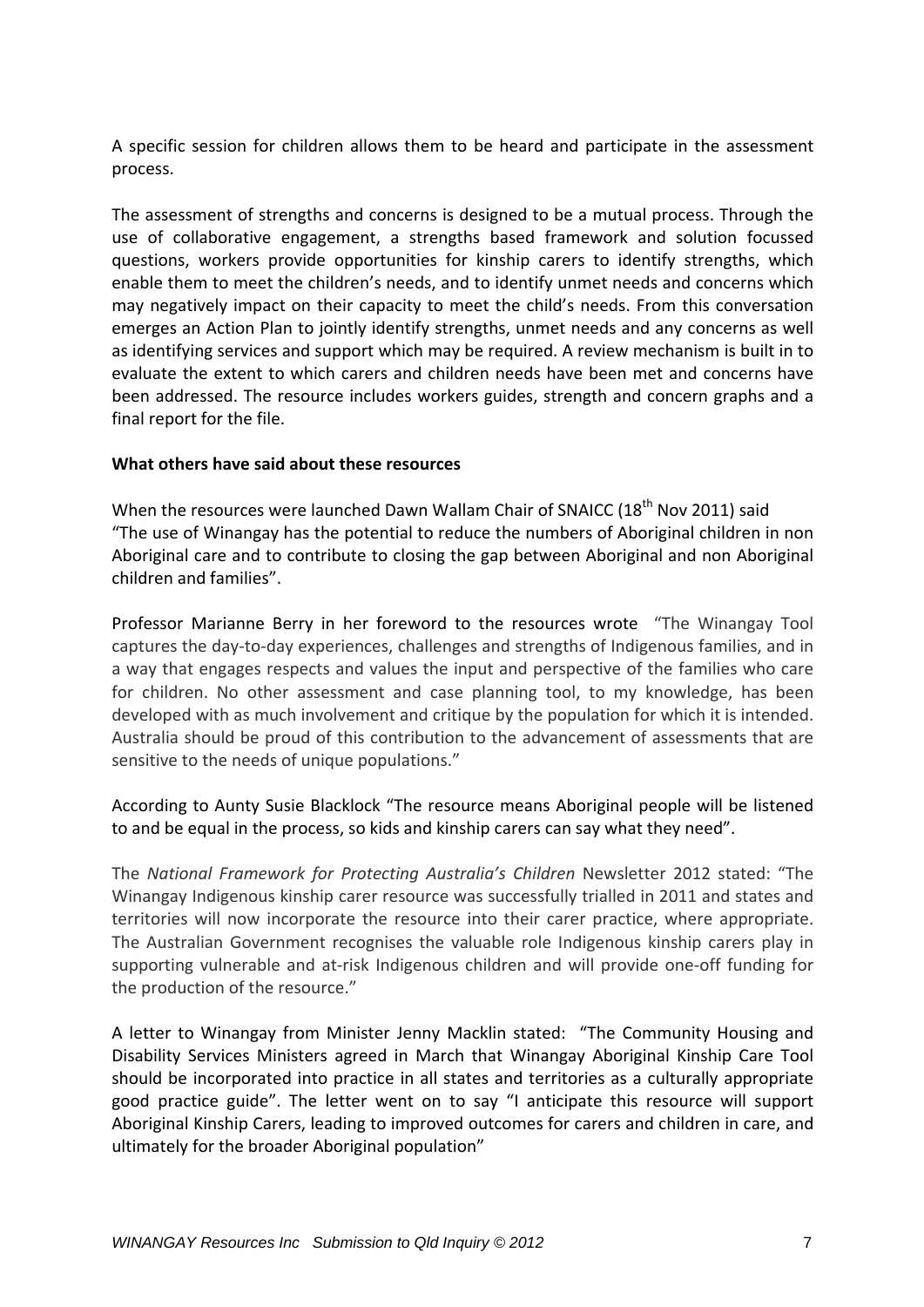On the 13th December 2011 QATSCIPP wrote a letter to the Department of Families, Housing, Community Services and Indigenous Affairs to "highly recommend the funding of the Winangay Assessment Resources to be made available for use across Queensland"

#### **Conclusions**

- There is a need for culturally appropriate assessments and support for kinship carers which reflects the complexities of kinship care and is distinct from the resources used for foster carers.
- That best practice involves a power sharing and mutual relationship between carers and workers that enables better outcomes and specific support for unmet needs.
- The Winangay Assessment tools are culturally appropriate, have been piloted nationally have been endorsed by SNAICC and QATSCIPP and validated by Professor Marianne Berry and Dr Marylyn McHugh. Winangay assessment resources would add a much needed culturally appropriate set of resources to increase the effectiveness of child protection and care in Queensland and to contribute to the reduction of the over representation of Aboriginal and Torres Strait Islander children in care and provide better outcomes for children who are in care .

#### **Recommendations**

- 1. That urgent action be taken to reduce the number of Aboriginal children in care and to adhere more closely to the Aboriginal & Torres Strait Islander Placement Principles.
- 2. That culturally appropriate proactive and capacity building strategies be introduced at the earliest opportunity to ensure Aboriginal & Torres Strait Islander children are not placed in care.
- 3. That consideration be given to implementing (or piloting) the Winangay kinship assessment resources in Queensland.
- 4. That the Queensland child protection processes identify the different support needs of kinship and foster carers and create practice systems that reflect those understandings.
- 5. When Aboriginal and Torres Strait Islander children are likely to be taken into care, identifying possible kin placements should always be the first option explored in an expedited and streamlined way to minimise the risk of culturally inappropriate placements.
- 6. That workers be trained and given the resources to enable them to work in culturally appropriate strength based ways with kinship carers which embeds in practice, new ways of working which reflects the uniqueness of kinship care and is more responsive and sensitive to carers, children, families and the communities they serve.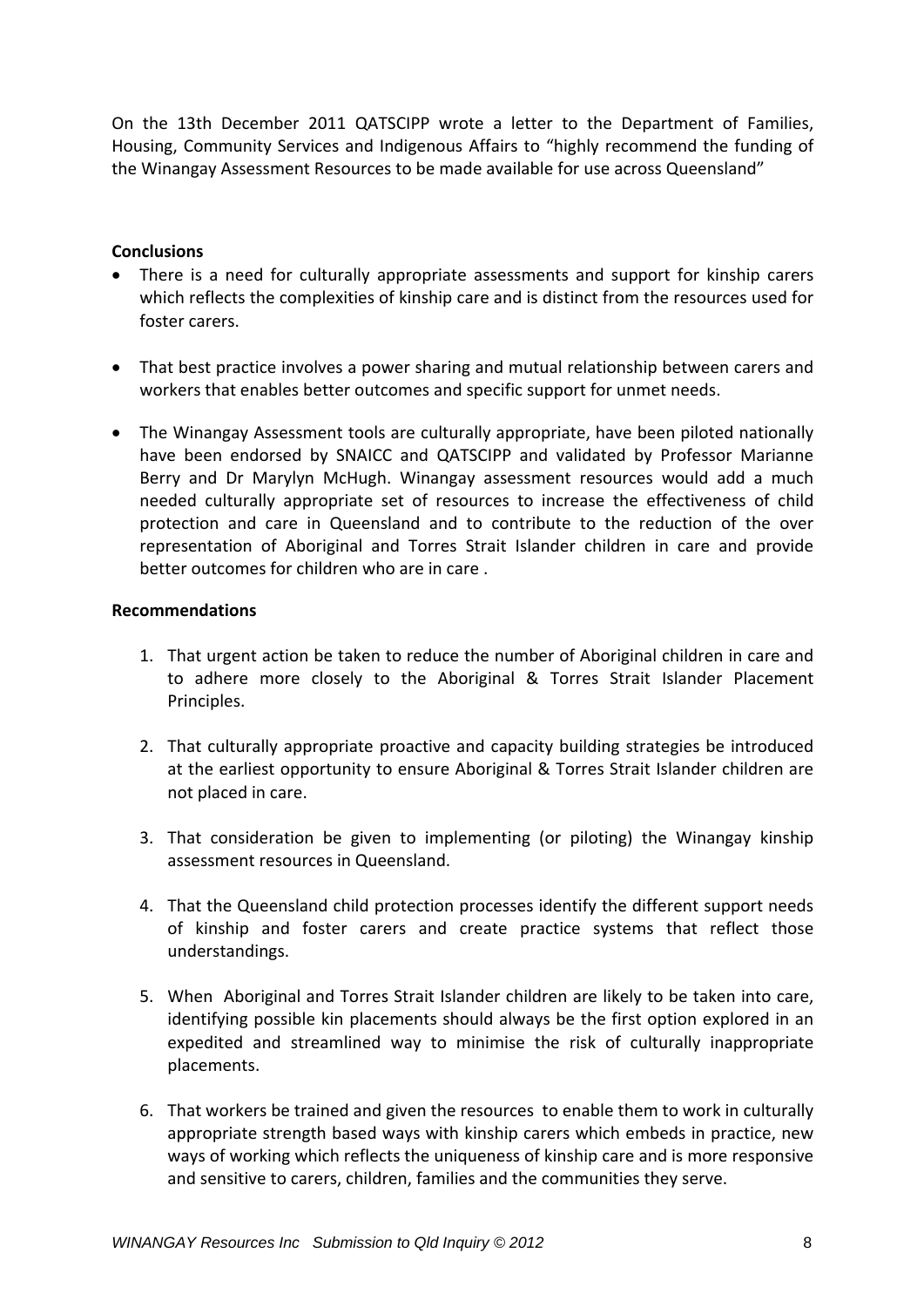#### **References**

Adams, E. (2011) "*Losing Ground"* A report on the adherence of Aboriginal and Torres Strait Islander Placement Principles in Queensland, Queensland Aboriginal and Torres Strait Islander Child Protection Peak Ltd (QATSICPP) Brisbane, Australia p2.

Australian Government Productivity Commission (AGPC), (2012), Report on Government Services 2012, Canberra, AGPS. http://www.pc.gov.au/gsp/rogs/2012 (accessed July 2012).

Australian Institute of Health and Welfare 2012 Child protection Australia 2010–11. Child Welfare series no. 53. Cat. no. CWS 41. Canberra: AIHW.

Bromfield, L & Osburn, A (2007), *Kinship Care,* National Child Protection Clearing House Research Brief, Vol 10, 2007 Melbourne Australian Institute Family Studies: Melbourne.

Cooper Altman, C., *Engaging Families in Child Welfare Services: Worker versus Client Perspectives*: Child Welfare Vol 87 # 3, 2005.

Dawson, K & Berry, M., *Engaging Families in Child Welfare Services: An Evidence‐Based Approach to Best Practice*: Child Welfare, 81 (2), 293‐317 2002.

Farmer E. and Moyers S. (2008), *Kinship Care: Fostering Effective Family and Friends Placements:* London, Jessica Kingsley.

Higgins, D. Bromfield, L. and Richardson, N. (2005), *Enhancing out‐of‐home care for Aboriginal and Torres Strait Islander young people*. National Child Protection Clearing House, Australian Institute of Family Studies, Melbourne

HREOC (1997) *Bringing Them Home*: Report of the National Inquiry into the Separation of Aboriginal and Torres Strait Islander Children from Their Families.

Humphreys C. and Kiraly, M. (2011) *"It is the story of all of us"*: Learning from Aboriginal communities about supporting family connection Report # 2 Family Links: Kinship Care and Family Contact Research Series Published by Child Safety Commissioner, Melbourne, Victoria.

Hunt, J. Waterhouse S. and Lutman, E. (2008), *Keeping Them in the Family: Outcomes for children placed in Kinship care through care proceedings:* BAAF, London.

Joyce M, McCrae L. and Pitman S. (2008), *'The lottery of systems: Ways forward for children in need – Kinship or foster care?'* paper presented at *ACWA Conference*, August, Darling Harbour Convention Centre, Sydney.

Mason J, Falloon J, Gibbons L, Spence, N Scott, E (2002) *Understanding Kinship Care:* Association of Children's Welfare Agencies: Sydney.

McHugh, M. & Hayden, P. *"Australia and New Zealand: Assessing Parenting Capacity in Kinship Care"* in "Understanding Kinship Care". Edited by David Pitcher book to be published end of 2012 by Jessica Kingsley.

McHugh, M. (2009), *A Framework of Practice for Implementing a Kinship Care Program,* Report prepared for the Benevolent Society, Social Policy Research Centre, The University of New South Wales, Sydney. O'Brien, Valerie, (2000) 'Relative Care: *A Different Type of Foster Care – Implications for Practice'*, in Kelly, Greg and Gilligan, Robbie, (eds.) Issues in Foster Care: Policy, Practice and Research, Jessica Kingsley, London.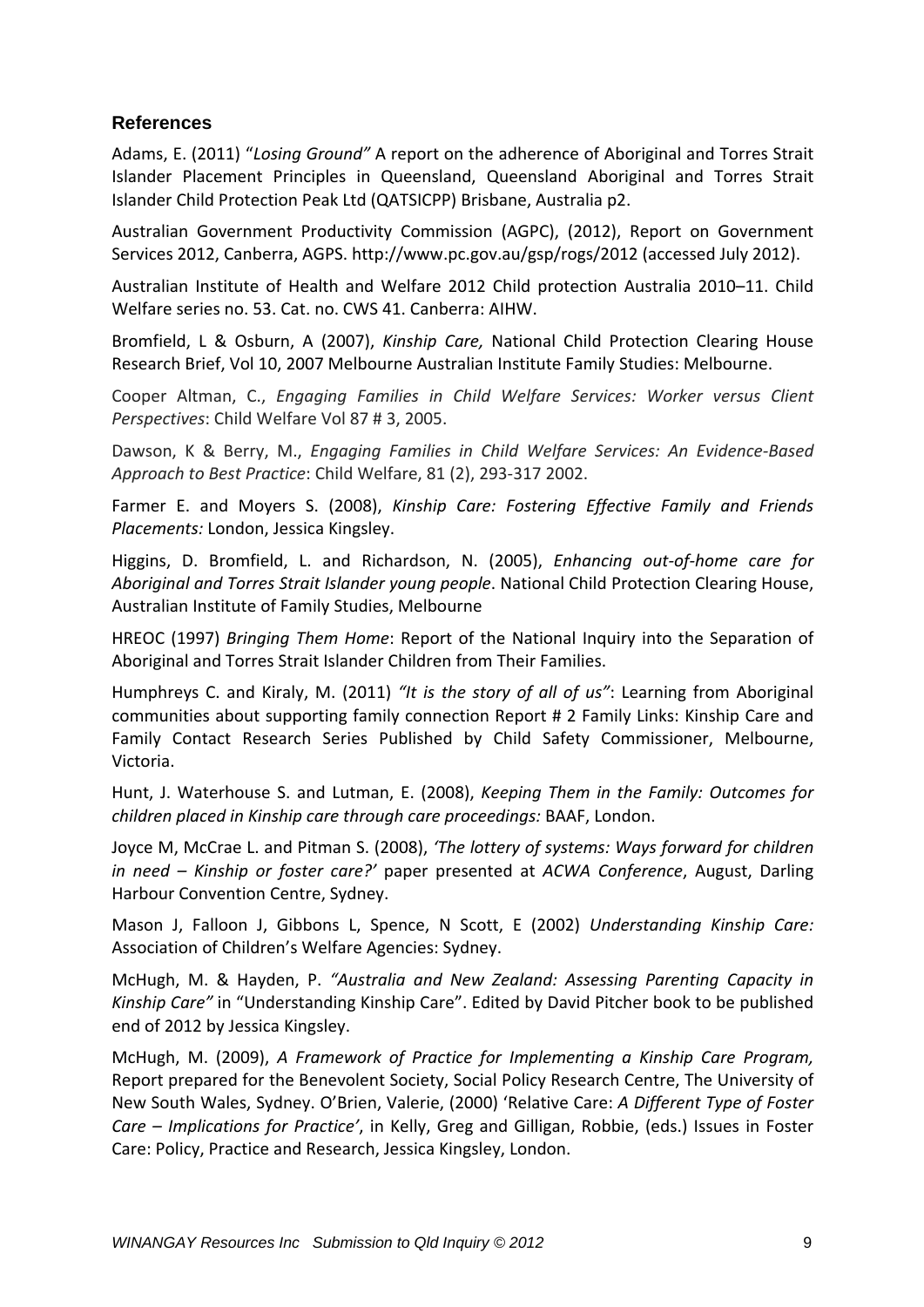SNAICC & AIFS (2004) *"Promising practices in out of home care for Aboriginal and Torres Strait Islander Carers, children and young people"*: Assessing Training and Recruitment of Indigenous Carers.

Trotter, C., (2002) *Worker Skill and Client Outcome in Child Protection*: Child Abuse Review Vol 11: 38‐50, 2002.

Trotter C. (2006) *Working with involuntary clients*: A guide to practice (2nd edition) London: Sage.

Turnell, A. and Edwards, S. (1999). *Signs of Safety*: A safety and solution oriented approach to child protection casework, New York: WW Norton.

Victorian Government, Department of Human Services (DHS), (2007) *Kinship Care: Relatives and Family Friends Caring for Children*: Report on Consultations, Placement and Support Unit, Child Protection and Family Services, Office for Children, DHS, Melbourne.

Waterhouse, S. (2001), *'Keeping children in kinship placements within court proceedings*', in Broad, B. *Kinship Care:* The Placement Choice for Children and Young People, Russell House

Yardley, A., Mason, J. and Watson, E. (2009)*, Kinship Care in NSW: Finding a Way Forward:* Social Justice Social Change Research Centre, University of Western Sydney and Association of Children's Welfare Agencies, Sydney.